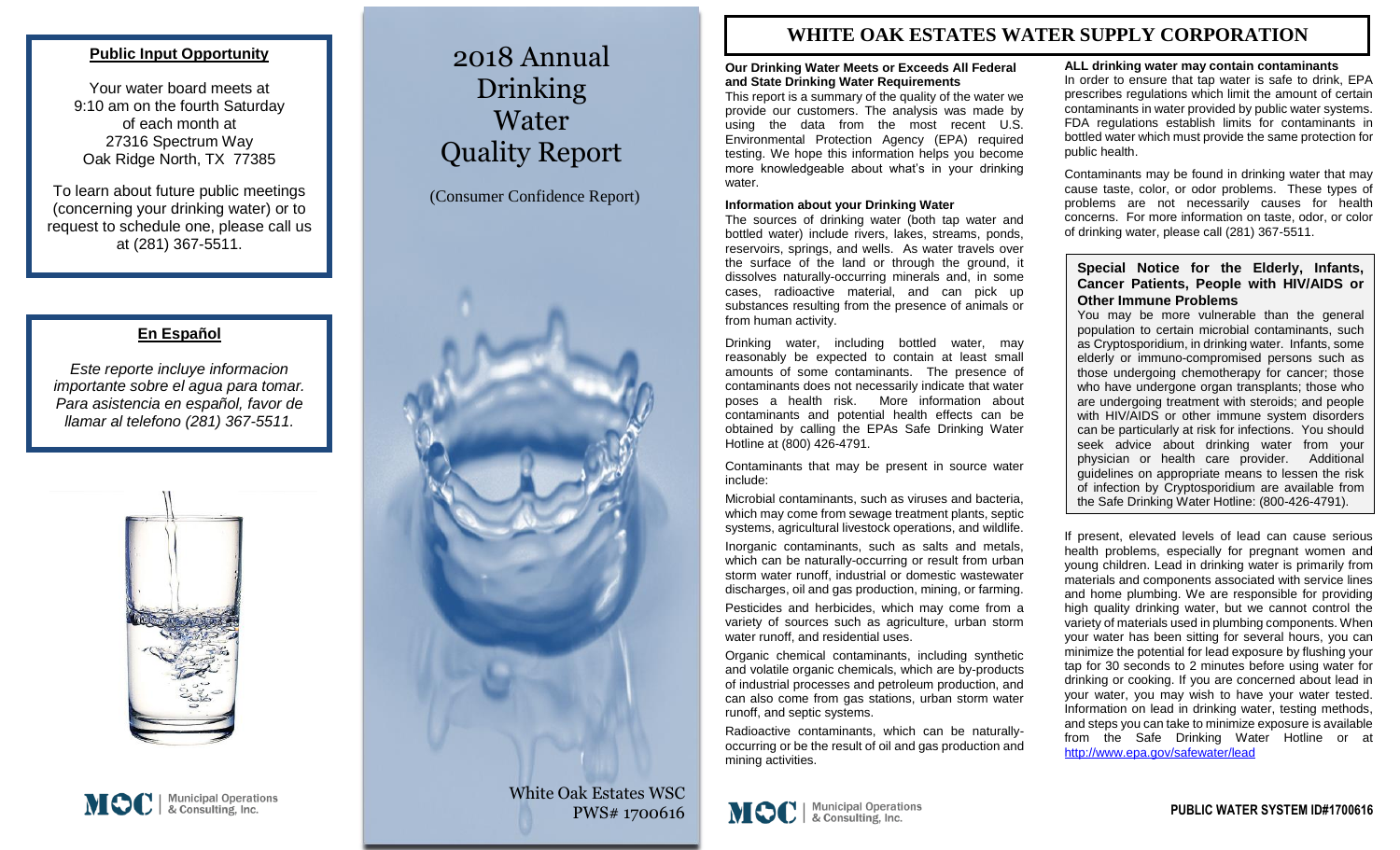# **Where Do We Get Our Water?**

White Oak Estates provides ground water from the Evangeline Aquifer. The Texas Commission on Environmental Quality (TCEQ) completed an assessment of your source water, and results indicate that our sources have a low susceptibility to contaminants. The sampling requirements for your water system is based on this susceptibility and previous sample data. Any detections of these contaminants will be found in this Consumer Confidence Report.

For more information on this report, as well as source water assessments and protections efforts at our system, please contact John Montgomery of our Regulatory Compliance Department at (281) 367-5511.

# **About the Tables**

EPA requires water systems to test for more than 90 contaminants in drinking water. The data tables in this report contain all of the regulated contaminants detected in your water, which are below state and federal allowed levels. The state of Texas allows us to monitor for some contaminants less than once per year because the concentrations do not change frequently. Definitions and abbreviations are provided below and sources of detected contaminants in this report follow the tables.

| <b>Definitions and Abbreviations</b>                                                      |                                                                                                                                                                                                                                                                            |  |  |  |  |
|-------------------------------------------------------------------------------------------|----------------------------------------------------------------------------------------------------------------------------------------------------------------------------------------------------------------------------------------------------------------------------|--|--|--|--|
| This table contains scientific terms and measures, some of which may require explanation. |                                                                                                                                                                                                                                                                            |  |  |  |  |
| Action Level Goal (ALG):                                                                  | The level of a contaminant in drinking water below which there is no known or expected risk<br>to health. ALGs allow for a margin of safety.                                                                                                                               |  |  |  |  |
| <b>Action Level:</b>                                                                      | The concentration of a contaminant which, if exceeded, triggers treatment or other<br>requirements which a water system must follow.                                                                                                                                       |  |  |  |  |
| Avg:                                                                                      | Regulatory compliance with some MCLs are based on running annual average of monthly<br>samples.                                                                                                                                                                            |  |  |  |  |
| Level 1 Assessment:                                                                       | A Level 1 assessment is a study of the water system to identify potential problems and<br>determine (if possible) why total coliform bacteria have been found in our water system.                                                                                         |  |  |  |  |
| Level 2 Assessment:                                                                       | A Level 2 assessment is a very detailed study of the water system to identify potential<br>problems and determine (if possible) why an E. coli MCL violation has occurred and/or why<br>total coliform bacteria have been found in our water system on multiple occasions. |  |  |  |  |
| <b>Maximum Contaminant</b><br>Level Goal or MCLG:                                         | The level of a contaminant in drinking water below which there is no known or expected risk<br>to health. MCLGs allow for a margin of safety.                                                                                                                              |  |  |  |  |
| Maximum Contaminant<br>Level or MCL:                                                      | The highest level of a contaminant that is allowed in drinking water. MCLs are set as close<br>to the MCLGs as feasible using the best available treatment technology.                                                                                                     |  |  |  |  |
| Maximum residual<br>disinfectant level goal or<br>MRDLG:                                  | The level of a drinking water disinfectant below which there is no known or expected risk to<br>health. MRDLGs do not reflect the benefits of the use of disinfectants to control microbial<br>contaminants.                                                               |  |  |  |  |
| Maximum residual<br>disinfectant level or<br>MRDL:                                        | The highest level of a disinfectant allowed in drinking water. There is convincing evidence<br>that addition of a disinfectant is necessary for control of microbial contaminants.                                                                                         |  |  |  |  |
| <b>MFL</b>                                                                                | million fibers per liter (a measure of asbestos)                                                                                                                                                                                                                           |  |  |  |  |
| mrem:                                                                                     | millirems per year (a measure of radiation absorbed by the body)                                                                                                                                                                                                           |  |  |  |  |
| na:                                                                                       | not applicable.                                                                                                                                                                                                                                                            |  |  |  |  |
| <b>NTU</b>                                                                                | nephelometric turbidity units (a measure of turbidity)                                                                                                                                                                                                                     |  |  |  |  |
| pCi/L                                                                                     | picocuries per liter (a measure of radioactivity)                                                                                                                                                                                                                          |  |  |  |  |
| ppb:                                                                                      | micrograms per liter or parts per billion - or one ounce in 7,350,000 gallons of water.                                                                                                                                                                                    |  |  |  |  |
| ppm:                                                                                      | milligrams per liter or parts per million - or one ounce in 7,350 gallons of water.                                                                                                                                                                                        |  |  |  |  |
| ppq                                                                                       | parts per quadrillion, or picograms per liter (pg/L)                                                                                                                                                                                                                       |  |  |  |  |
| ppt                                                                                       | parts per trillion, or nanograms per liter (ng/L)                                                                                                                                                                                                                          |  |  |  |  |
| <b>Treatment Technique or</b><br>TT:                                                      | A required process intended to reduce the level of a contaminant in drinking water.                                                                                                                                                                                        |  |  |  |  |

# **Secondary Constituents**

Many constituents (such as calcium, sodium or iron) which are often found in drinking water, can cause taste, color and odor problems. The taste and odor constituents are called secondary constituents and are regulated by the State of Texas, not the EPA. These constituents are not causes for health concern. Therefore, secondary constituents are not required to be reported in this document, but they may greatly affect the appearance and taste of your water.